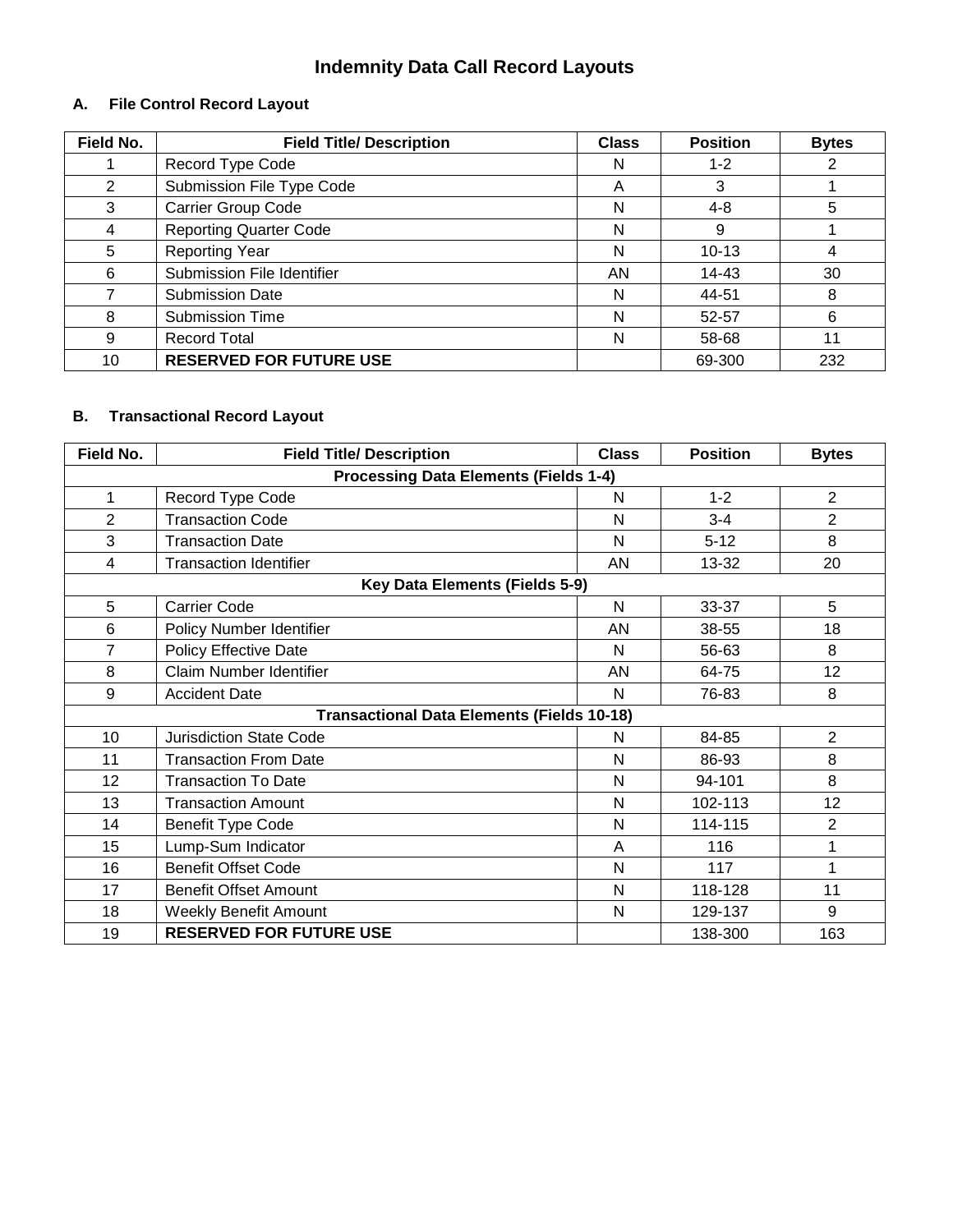## **C. Quarterly Record Layout**

| <b>Field No.</b>                             | <b>Field Title/ Description</b>                              | <b>Class</b> | <b>Position</b> | <b>Bytes</b>   |
|----------------------------------------------|--------------------------------------------------------------|--------------|-----------------|----------------|
| <b>Processing Data Elements (Fields 1-2)</b> |                                                              |              |                 |                |
| 1                                            | Record Type Code                                             | $\mathsf{N}$ | $1 - 2$         | $\overline{2}$ |
| $\overline{2}$                               | <b>Transaction Date</b>                                      | N            | $3 - 10$        | 8              |
|                                              | Key Data Elements (Fields 3-7)                               |              |                 |                |
| 3                                            | <b>Carrier Code</b>                                          | $\mathsf{N}$ | $11 - 15$       | 5              |
| 4                                            | Policy Number Identifier                                     | AN           | 16-33           | 18             |
| 5                                            | <b>Policy Effective Date</b>                                 | N            | 34-41           | 8              |
| $6\phantom{1}6$                              | Claim Number Identifier                                      | <b>AN</b>    | 42-53           | 12             |
| $\overline{7}$                               | <b>Accident Date</b>                                         | N            | 54-61           | 8              |
|                                              | <b>Quarterly Indemnity Claim Data Elements (Fields 8-37)</b> |              |                 |                |
| 8                                            | <b>Jurisdiction State Code</b>                               | N            | 62-63           | $\overline{2}$ |
| 9                                            | <b>Claimant Gender Code</b>                                  | $\mathsf{N}$ | 64              | 1              |
| 10                                           | <b>Birth Year</b>                                            | N            | 65-68           | 4              |
| 11                                           | <b>Hire Date</b>                                             | N            | 69-76           | 8              |
| 12                                           | <b>Employment Status Code</b>                                | AN           | 77              | 1              |
| 13                                           | <b>Closing Date</b>                                          | N            | 78-85           | 8              |
| 14                                           | Reopen Date                                                  | N            | 86-93           | 8              |
| 15                                           | Maximum Medical Improvement (MMI) Date                       | $\mathsf{N}$ | 94-101          | 8              |
| 16                                           | Reported to Insurer Date                                     | N            | 102-109         | 8              |
| 17                                           | <b>Accident State Code</b>                                   | $\mathsf{N}$ | 110-111         | $\overline{2}$ |
| 18                                           | Attorney or Authorized Representative Indicator              | A            | 112             | $\mathbf{1}$   |
| 19                                           | Method of Determining Pre-Injury/Average Weekly Wage<br>Code | N            | 113             | 1              |
| 20                                           | Impairment Percentage Basis Code                             | N            | 114             | 1              |
| 21                                           | Impairment Percentage                                        | $\mathsf{N}$ | 115-117         | 3              |
| 22                                           | Disability/Loss of Earnings Capacity (LOEC) Percentage       | $\mathsf{N}$ | 118-120         | 3              |
| 23                                           | <b>Pre-Existing Disability Percentage</b>                    | N            | 121-123         | 3              |
| 24                                           | Part of Body Code-Injury Description                         | $\mathsf{N}$ | 124-125         | $\overline{2}$ |
| 25                                           | Nature of Injury Code-Injury Description                     | N            | 126-127         | $\overline{2}$ |
| 26                                           | Cause of Injury Code-Injury Description                      | N            | 128-129         | $\overline{c}$ |
| 27                                           | Act-Loss Condition Code                                      | $\mathsf{N}$ | 130-131         | $\overline{2}$ |
| 28                                           | Type of Settlement-Loss Condition Code                       | N            | 132-133         | $\overline{2}$ |
| 29                                           | Medical Extinguishment Indicator                             | A            | 134             | 1              |
| 30                                           | Temporary Disability Benefit Extinguishment Code             | ${\sf N}$    | 135             | 1              |
| 31                                           | <b>Indemnity Paid-To-Date</b>                                | $\mathsf{N}$ | 136-144         | 9              |
| 32                                           | Medical Paid-To-Date                                         | N            | 145-153         | 9              |
| 33                                           | <b>Incurred Indemnity Amount</b>                             | ${\sf N}$    | 154-162         | 9              |
| 34                                           | <b>Incurred Medical Amount</b>                               | ${\sf N}$    | 163-171         | 9              |
| 35                                           | Employer Legal Amount Paid                                   | N            | 172-180         | 9              |
| 36                                           | Allocated Loss Adjustment Expense (ALAE) Paid                | ${\sf N}$    | 181-189         | 9              |
| 37                                           | Pre-Injury/Average Weekly Wage Amount                        | ${\sf N}$    | 190-194         | 5              |
| 38                                           | <b>RESERVED FOR FUTURE USE</b>                               |              | 195-300         | 106            |